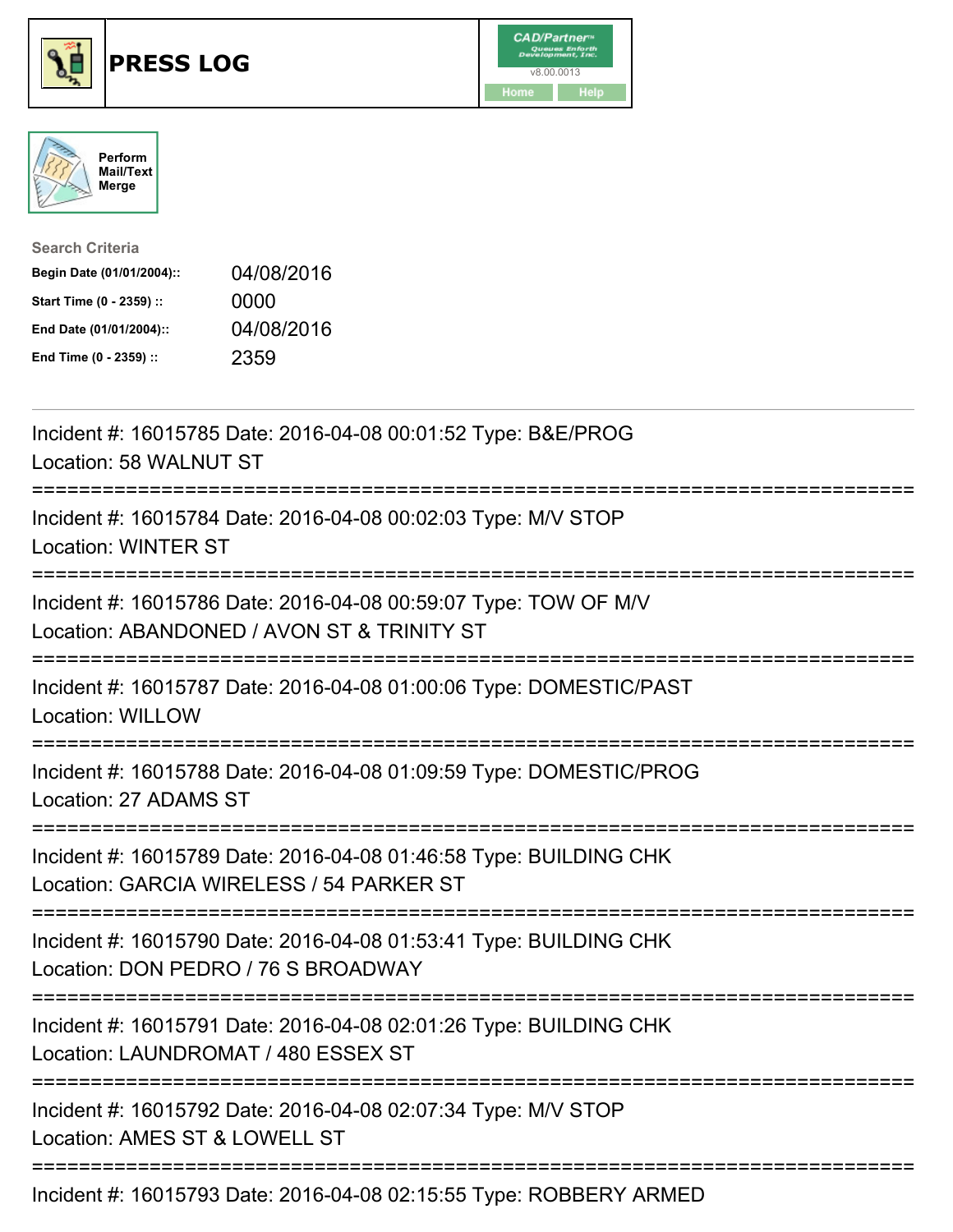Location: CENTRAL BRIDGE

| Incident #: 16015794 Date: 2016-04-08 02:21:10 Type: MAN DOWN<br>Location: UNITED EXPRESS / 154 BROADWAY                |
|-------------------------------------------------------------------------------------------------------------------------|
| Incident #: 16015796 Date: 2016-04-08 02:27:15 Type: CK WELL BEING<br>Location: 204 OSGOOD ST                           |
| Incident #: 16015795 Date: 2016-04-08 02:28:38 Type: M/V STOP<br>Location: BOXFORD ST & WINTHROP AV                     |
| Incident #: 16015797 Date: 2016-04-08 02:34:08 Type: NOISE ORD<br><b>Location: SUMMER ST &amp; NEWBURY</b>              |
| Incident #: 16015798 Date: 2016-04-08 02:55:14 Type: M/V STOP<br>Location: LAFAYETTE AV & S BROADWAY                    |
| Incident #: 16015799 Date: 2016-04-08 03:02:21 Type: BUILDING CHK<br>Location: TEDESCHIS / S UNION & EXETER             |
| Incident #: 16015800 Date: 2016-04-08 03:03:42 Type: BUILDING CHK<br>Location: CONSTRUCTION SITE / CANAL ST & UNION ST  |
| Incident #: 16015801 Date: 2016-04-08 03:08:06 Type: M/V STOP<br>Location: 700 ESSEX ST                                 |
| Incident #: 16015802 Date: 2016-04-08 03:18:31 Type: SUS PERS/MV<br>Location: PEMBERTON PARK / AMESBURY ST & CANAL ST   |
| Incident #: 16015803 Date: 2016-04-08 03:24:04 Type: BUILDING CHK<br>Location: BUCKLEY GARAGE / AMESBURY ST & COMMON ST |
| Incident #: 16015804 Date: 2016-04-08 03:31:26 Type: SUS PERS/MV<br>Location: 33 GARFIELD ST                            |
| Incident #: 16015805 Date: 2016-04-08 03:39:52 Type: M/V STOP<br>Location: 59 ISLAND ST                                 |
| Incident #: 16015806 Date: 2016-04-08 03:40:59 Type: M/V STOP<br>Location: ISLAND ST & UNION ST                         |
| Incident #: 16015807 Date: 2016-04-08 03:44:51 Type: BUILDING CHK                                                       |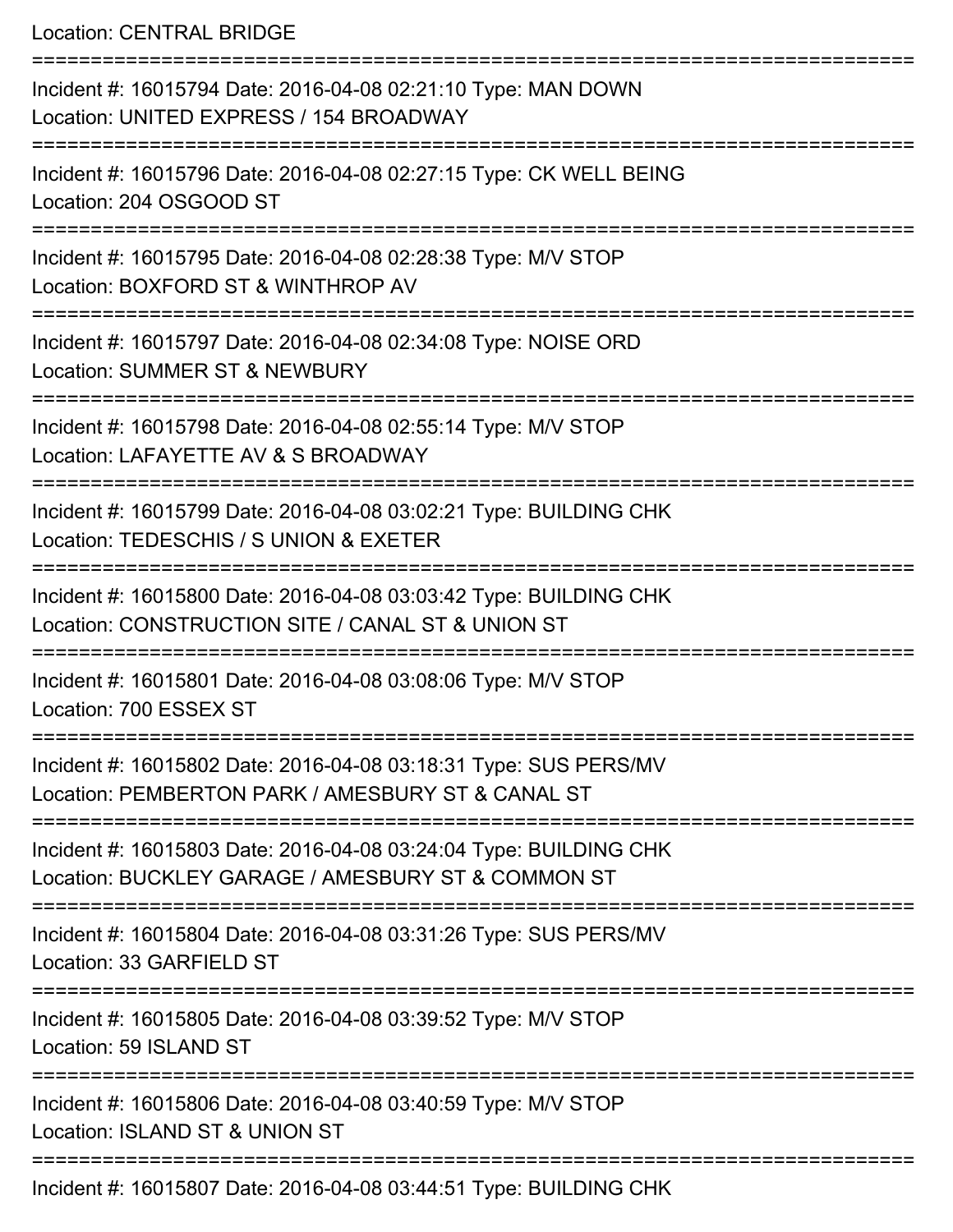| Incident #: 16015808 Date: 2016-04-08 03:48:30 Type: BUILDING CHK<br>Location: ADRIEN, PAUL H., OD / 100 FRANKLIN ST      |
|---------------------------------------------------------------------------------------------------------------------------|
| Incident #: 16015809 Date: 2016-04-08 03:49:53 Type: BUILDING CHK<br>Location: 19 OXFORD ST                               |
| Incident #: 16015810 Date: 2016-04-08 03:51:07 Type: NOISE ORD<br>Location: 70 FARNHAM ST #BACK FL 2                      |
| Incident #: 16015811 Date: 2016-04-08 03:52:54 Type: BUILDING CHK<br>Location: NEW BLACK LACE / 8 S BROADWAY              |
| Incident #: 16015812 Date: 2016-04-08 03:58:12 Type: BUILDING CHK<br>Location: DEMOULAS MARKET / 700 ESSEX ST             |
| ========<br>Incident #: 16015813 Date: 2016-04-08 04:05:09 Type: BUILDING CHK<br>Location: CANAL ST & UNION ST            |
| Incident #: 16015814 Date: 2016-04-08 04:11:33 Type: BUILDING CHK<br>Location: WIRELESS REPAIR SOLUTIONS / 206 S UNION ST |
| Incident #: 16015815 Date: 2016-04-08 04:12:06 Type: M/V STOP<br>Location: ANDOVER ST & BEACON ST                         |
| Incident #: 16015816 Date: 2016-04-08 04:16:11 Type: M/V STOP<br>Location: BROADWAY & TREMONT ST                          |
| Incident #: 16015817 Date: 2016-04-08 04:17:54 Type: M/V STOP<br>Location: S UNION ST & SALEM ST                          |
| Incident #: 16015818 Date: 2016-04-08 04:34:17 Type: BUILDING CHK<br>Location: BUCKLE GARAGE / AMESBURY ST & COMMON ST    |
| Incident #: 16015819 Date: 2016-04-08 04:55:35 Type: SPECIAL CHECK<br>Location: CANAL ST & UNION ST                       |
| Incident #: 16015820 Date: 2016-04-08 05:11:05 Type: ALARM/BURG<br>Location: CIL ELECTROPLATING / 125 GLENN ST            |
| Incident #: 16015821 Date: 2016-04-08 06:42:29 Type: SUS PERS/MV                                                          |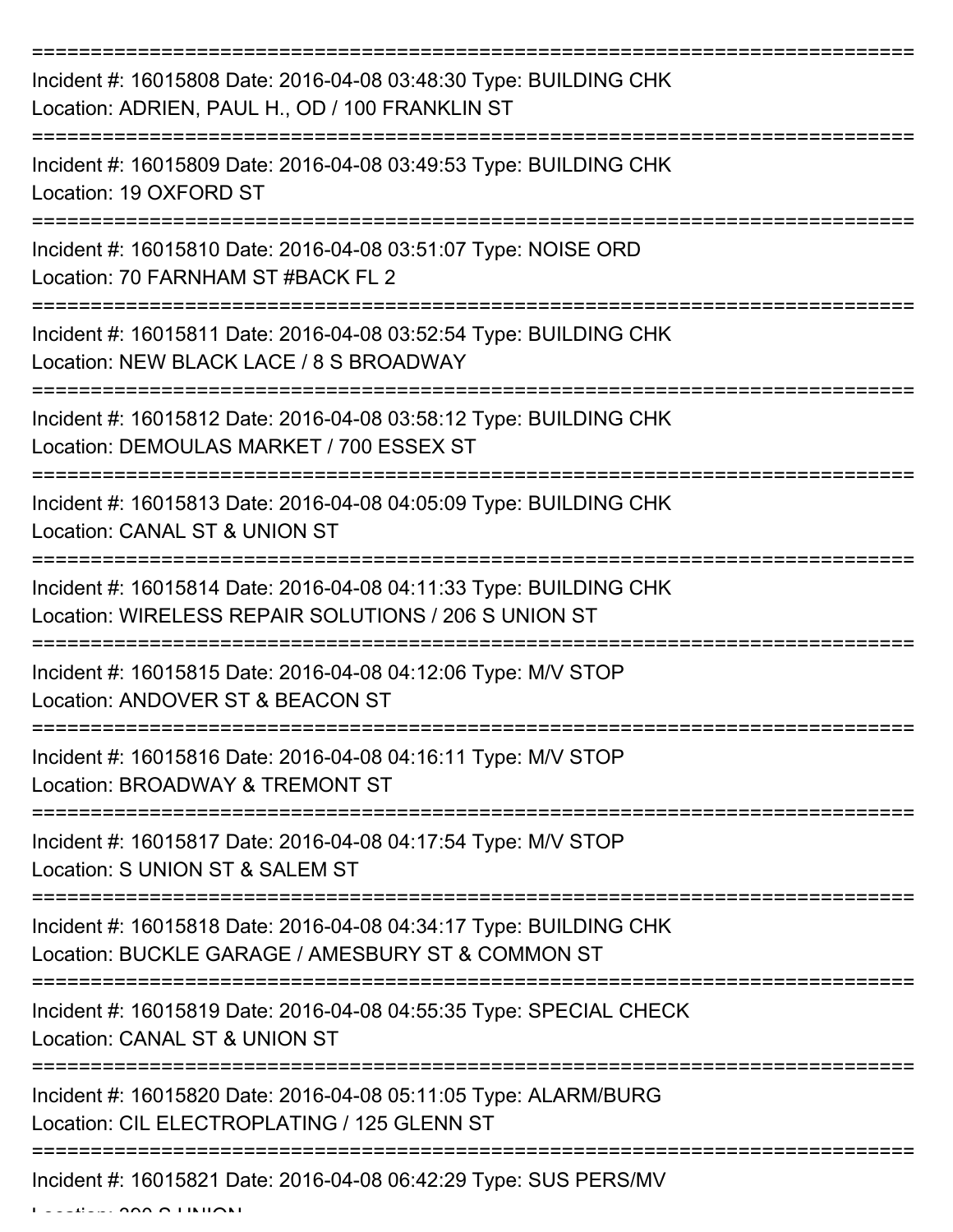| Incident #: 16015822 Date: 2016-04-08 06:51:15 Type: PARK & WALK<br>Location: 0 BROADWAY                                  |
|---------------------------------------------------------------------------------------------------------------------------|
| Incident #: 16015823 Date: 2016-04-08 06:54:30 Type: ALARM/BURG<br>Location: 94 GLENN ST                                  |
| Incident #: 16015824 Date: 2016-04-08 07:07:12 Type: CLOSE STREET<br>Location: JACKSON ST & METHUEN ST                    |
| Incident #: 16015825 Date: 2016-04-08 07:08:57 Type: ALARM/BURG<br>Location: 1 COMMONWEALTH DR                            |
| Incident #: 16015826 Date: 2016-04-08 07:10:38 Type: TRAINING<br>Location: 90 LOWELL ST<br>:============================= |
| Incident #: 16015827 Date: 2016-04-08 07:12:33 Type: M/V STOP<br>Location: PARK ST & SARATOGA ST                          |
| Incident #: 16015828 Date: 2016-04-08 07:16:30 Type: CLOSE STREET<br>Location: BROOKFIELD ST & EASTON ST                  |
| Incident #: 16015829 Date: 2016-04-08 07:29:55 Type: BUILDING CHK<br>Location: MCDONALDS / 50 BROADWAY                    |
| Incident #: 16015830 Date: 2016-04-08 07:37:05 Type: AUTO ACC/NO PI<br>Location: 83 MARGIN ST                             |
| Incident #: 16015831 Date: 2016-04-08 07:51:47 Type: CLOSE STREET<br>Location: ERVING AV & MYRTLE CT                      |
| Incident #: 16015832 Date: 2016-04-08 07:57:24 Type: LIC PLATE STO<br>Location: 16 KEMPTON CT                             |
| Incident #: 16015833 Date: 2016-04-08 08:03:32 Type: SUS PERS/MV<br>Location: 84 SALEM ST                                 |
| Incident #: 16015834 Date: 2016-04-08 08:07:42 Type: B&E/PAST<br>Location: 136 MARGIN ST                                  |
| Incident #: 16015835 Date: 2016-04-08 08:28:10 Type: CLOSE STREET                                                         |

Location: CODNICH CT & KNOY CT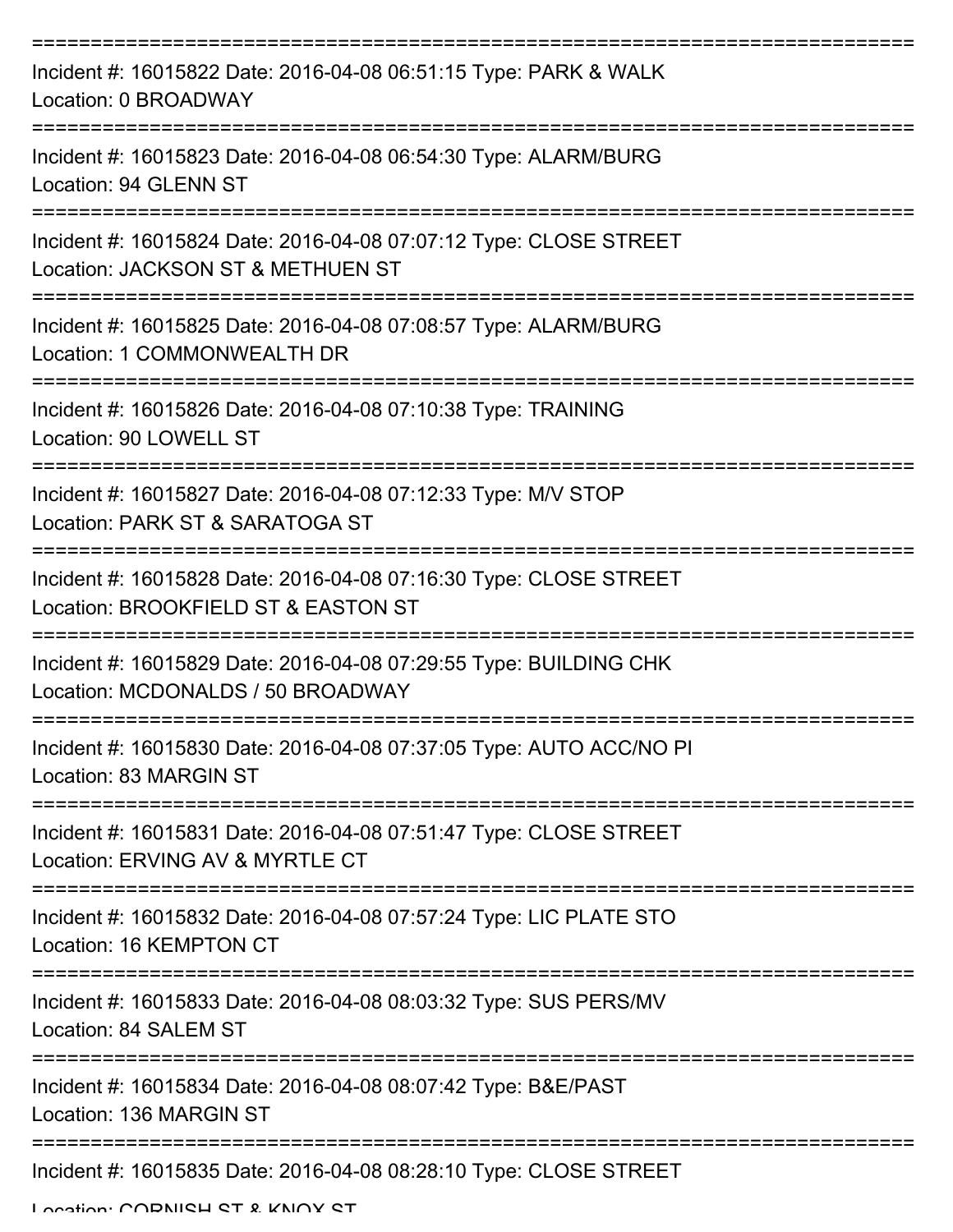| Incident #: 16015836 Date: 2016-04-08 08:41:56 Type: TOW OF M/V<br>Location: AMES ST & BYRON AV                                |
|--------------------------------------------------------------------------------------------------------------------------------|
| Incident #: 16015837 Date: 2016-04-08 08:45:47 Type: CLOSE STREET<br>Location: ESSEX ST & GREENWOOD ST                         |
| Incident #: 16015838 Date: 2016-04-08 08:46:22 Type: TOW OF M/V<br>Location: TRESPASS / 392 ELM ST<br>--------------           |
| Incident #: 16015839 Date: 2016-04-08 08:46:38 Type: STOL/MV/PAS<br>Location: 96 COOLIDGE ST                                   |
| Incident #: 16015840 Date: 2016-04-08 09:06:35 Type: 209A/SERVE<br>Location: 6 BELMONT ST                                      |
| Incident #: 16015841 Date: 2016-04-08 09:10:15 Type: 209A/SERVE<br>Location: 107 HIGH ST                                       |
| =================================<br>Incident #: 16015842 Date: 2016-04-08 09:31:11 Type: TOW OF M/V<br>Location: 700 ESSEX ST |
| Incident #: 16015843 Date: 2016-04-08 09:32:44 Type: MEDIC SUPPORT<br>Location: 206 BROADWAY                                   |
| Incident #: 16015844 Date: 2016-04-08 09:34:09 Type: 209A/VIOLATION<br>Location: 4 BASSWOOD ST                                 |
| Incident #: 16015845 Date: 2016-04-08 09:40:33 Type: 209A/SERVE<br>Location: 17 ERVING AV                                      |
| Incident #: 16015846 Date: 2016-04-08 09:41:02 Type: PARK & WALK<br>Location: 205 BROADWAY                                     |
| Incident #: 16015847 Date: 2016-04-08 09:45:33 Type: MEDIC SUPPORT<br>Location: 35 BRUCE ST                                    |
| Incident #: 16015848 Date: 2016-04-08 09:47:25 Type: DOMESTIC/PAST<br>Location: 24 LINDEN ST                                   |
| Incident #: 16015849 Date: 2016-04-08 10:01:38 Type: COURT DOC SERVE<br>Location: 594 HAVERHILL ST                             |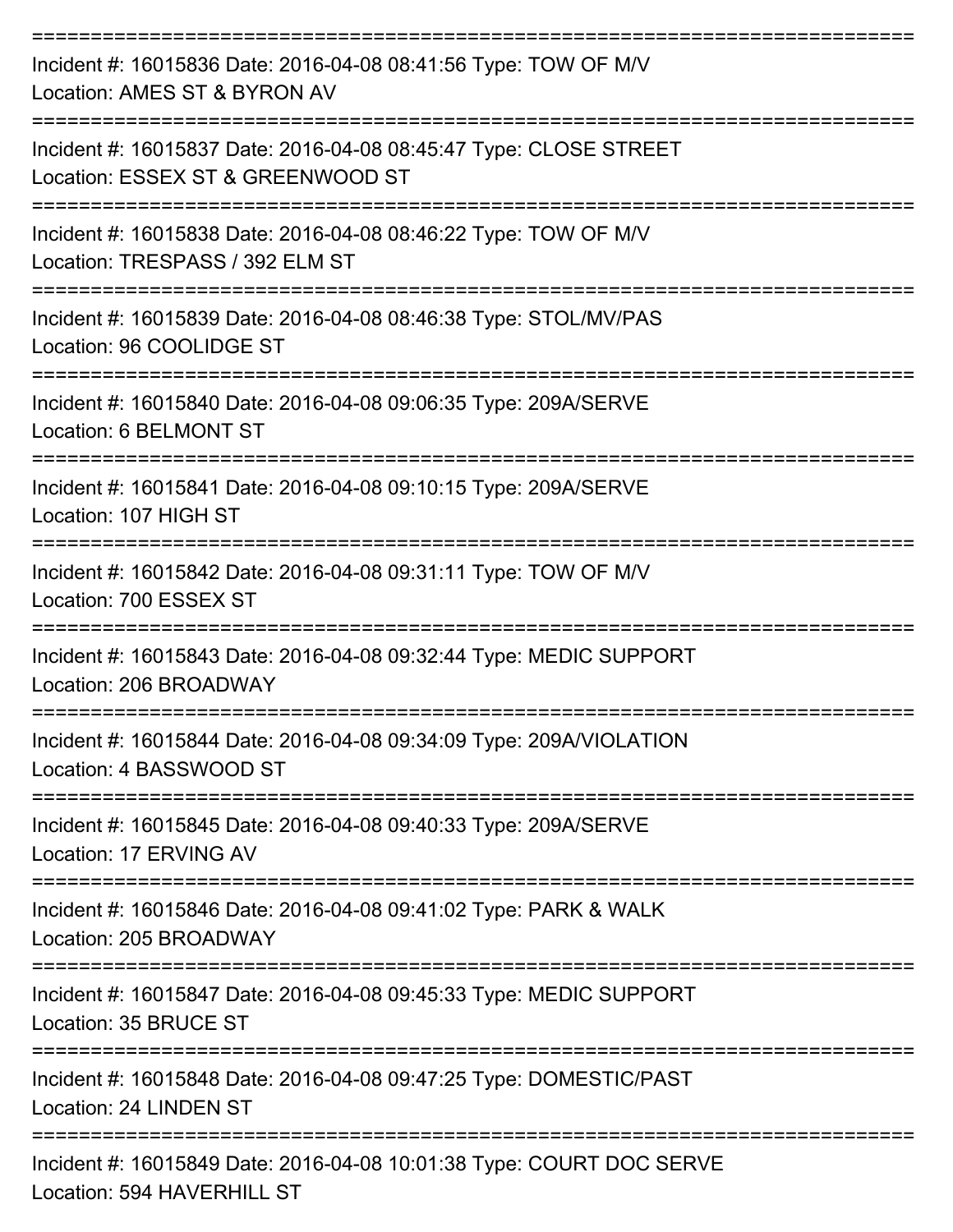| Incident #: 16015850 Date: 2016-04-08 10:03:32 Type: SUS PERS/MV<br>Location: 27 WACHUSETTS AV                         |
|------------------------------------------------------------------------------------------------------------------------|
| Incident #: 16015851 Date: 2016-04-08 10:06:06 Type: M/V STOP<br>Location: FALLS BRIDGE / null                         |
| Incident #: 16015852 Date: 2016-04-08 10:10:08 Type: ALARM/BURG<br>Location: WASHINGTON JB REALTY TRUST / 280 CANAL ST |
| Incident #: 16015853 Date: 2016-04-08 10:11:50 Type: 209A/SERVE<br>Location: 144 OLIVE AV                              |
| Incident #: 16015854 Date: 2016-04-08 10:17:40 Type: 209A/SERVE<br>Location: 1070 ESSEX ST                             |
| Incident #: 16015855 Date: 2016-04-08 10:23:59 Type: STOL/MV/PAS<br>Location: 11 EMBANKMENT RD                         |
| ;=================<br>Incident #: 16015856 Date: 2016-04-08 10:24:44 Type: 209A/SERVE<br>Location: 16 HANCOCK ST       |
| Incident #: 16015857 Date: 2016-04-08 10:28:06 Type: SPECIAL CHECK<br>Location: AMESBURY ST & COMMON ST                |
| Incident #: 16015858 Date: 2016-04-08 10:29:43 Type: COURT DOC SERVE<br>Location: 31 MILTON ST                         |
| Incident #: 16015859 Date: 2016-04-08 10:39:08 Type: SUS PERS/MV<br>Location: BROADWAY & MANCHESTER ST                 |
| Incident #: 16015861 Date: 2016-04-08 10:39:34 Type: CK WELL BEING<br>Location: 101 OLIVE AV FL 1ST                    |
| Incident #: 16015860 Date: 2016-04-08 10:39:48 Type: NOTIFICATION<br>Location: 543 S BROADWAY                          |
| Incident #: 16015862 Date: 2016-04-08 11:07:20 Type: M/V STOP<br>Location: DORCHESTER ST & WINTHROP AV                 |
| Incident #: 16015863 Date: 2016-04-08 11:17:33 Type: M/V STOP<br>Location: DORCHESTER ST & WINTHROP AV                 |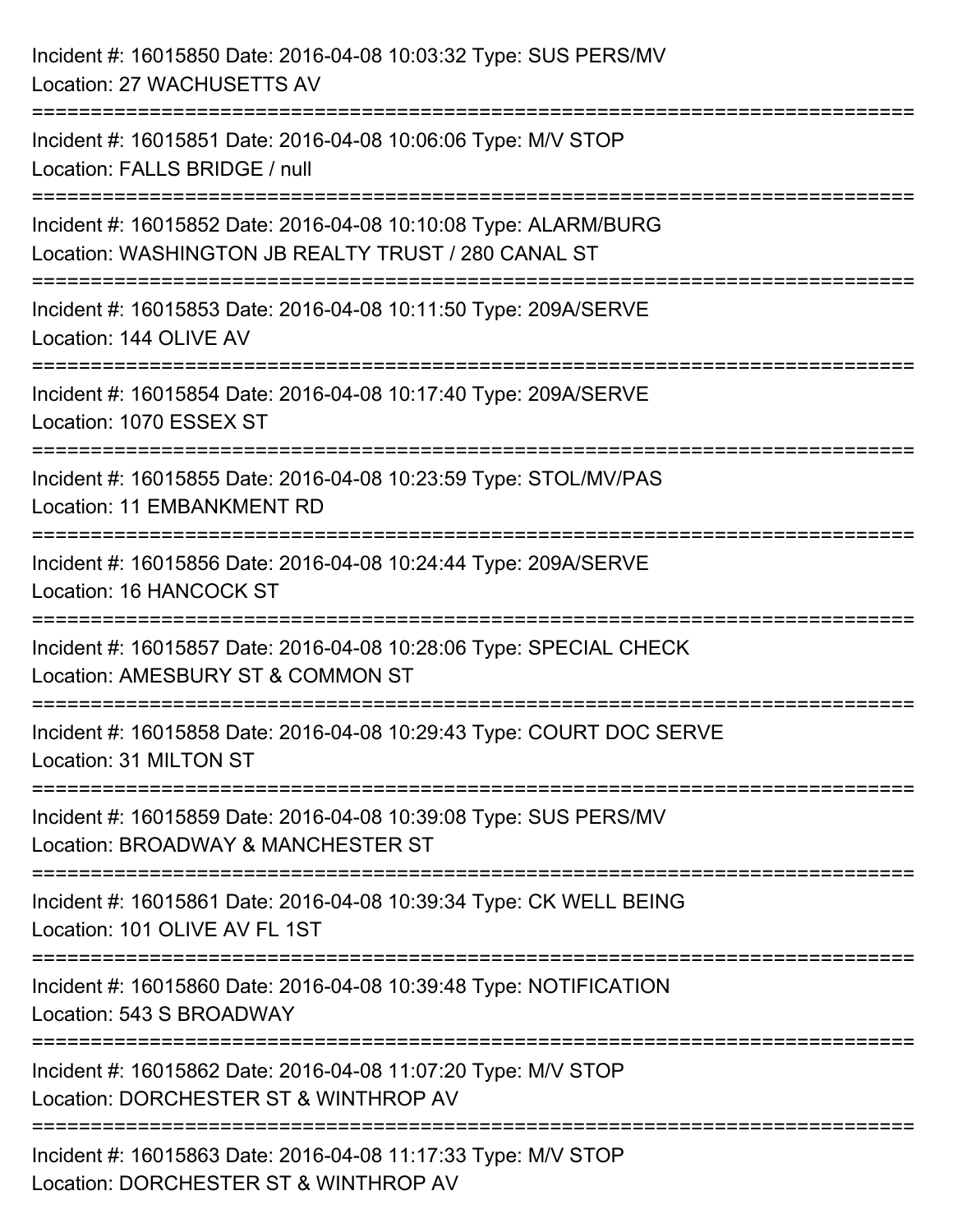| Incident #: 16015864 Date: 2016-04-08 11:19:29 Type: DRUG VIO<br>Location: WACHUSETTS AV & LOWELL                                 |
|-----------------------------------------------------------------------------------------------------------------------------------|
| Incident #: 16015865 Date: 2016-04-08 11:19:44 Type: TOW OF M/V<br>Location: BRUCE ST & CORNISH ST                                |
| Incident #: 16015866 Date: 2016-04-08 11:34:18 Type: WARRANT SERVE<br>Location: COMMON ST & JACKSON ST<br>:====================== |
| Incident #: 16015867 Date: 2016-04-08 11:37:35 Type: WARRANT SERVE<br>Location: PEMBERTON PARK / null                             |
| Incident #: 16015868 Date: 2016-04-08 11:47:36 Type: LARCENY/PAST<br>Location: 86 PHILLIPS ST                                     |
| Incident #: 16015869 Date: 2016-04-08 11:52:31 Type: 209A/SERVE<br>Location: 107 HIGH ST                                          |
| Incident #: 16015870 Date: 2016-04-08 11:59:58 Type: INVESTIGATION<br>Location: BRUCE SCHOOL / 135 BUTLER ST                      |
| Incident #: 16015871 Date: 2016-04-08 12:02:09 Type: M/V STOP<br>Location: BELKNAP ST & EVERETT ST                                |
| Incident #: 16015872 Date: 2016-04-08 12:15:09 Type: 209A/SERVE<br>Location: 59 BROOKFIELD ST                                     |
| Incident #: 16015873 Date: 2016-04-08 12:18:23 Type: 209A/SERVE<br>Location: 77 HAWLEY ST<br>---------------------------------    |
| Incident #: 16015874 Date: 2016-04-08 12:19:32 Type: M/V STOP<br>Location: EVERETT ST & TEWKSBURY ST                              |
| Incident #: 16015876 Date: 2016-04-08 12:24:09 Type: HIT & RUN M/V<br>Location: 34 HAVERHILL ST                                   |
| Incident #: 16015875 Date: 2016-04-08 12:24:23 Type: M/V STOP<br>Location: 75 WATER ST                                            |
| Incident #: 16015877 Date: 2016-04-08 12:29:51 Type: AUTO ACC/UNK PI<br>Location: BROADWAY & TREMONT ST                           |

===========================================================================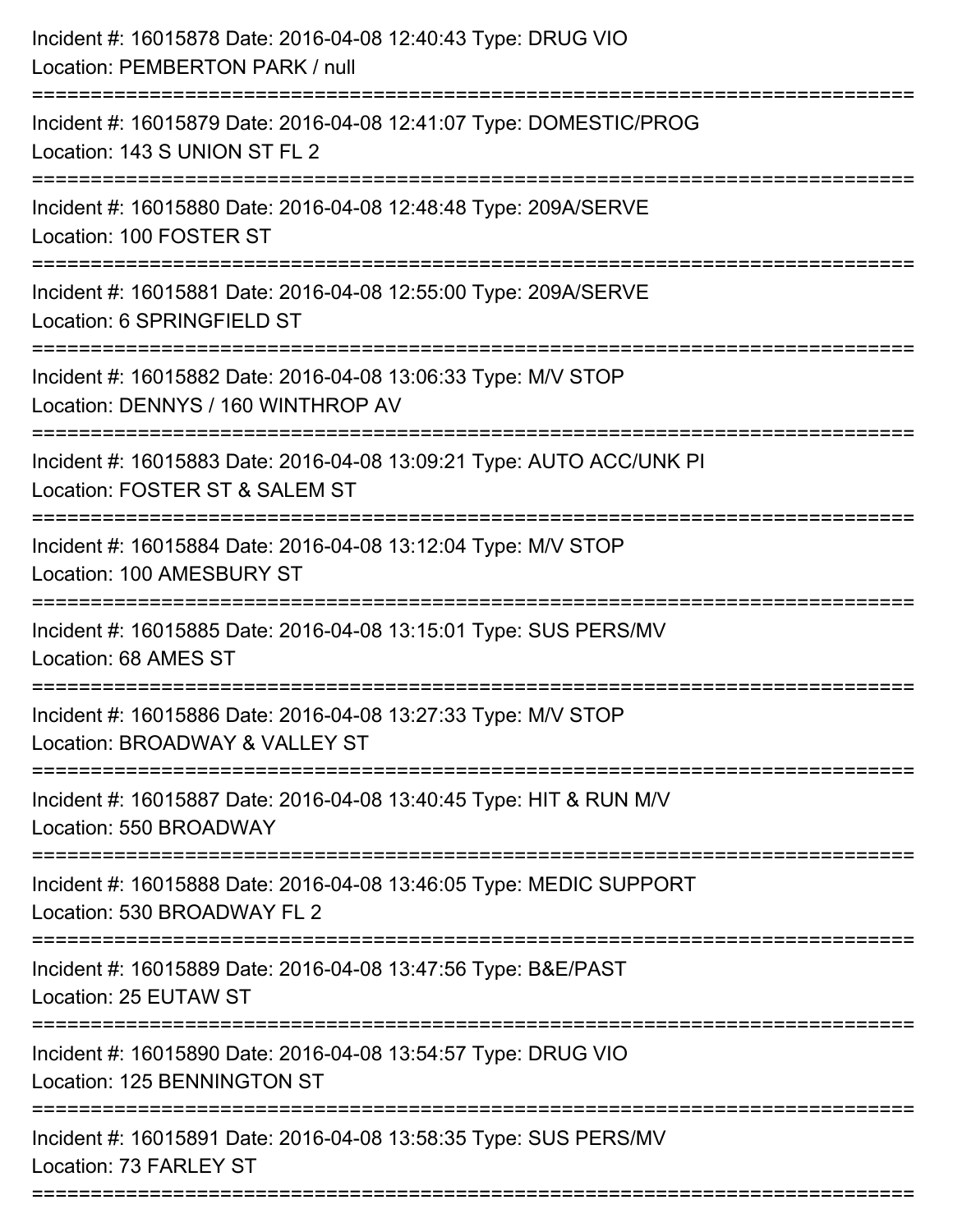| Location: 329 HIGH ST |
|-----------------------|
|-----------------------|

| Incident #: 16015894 Date: 2016-04-08 14:16:04 Type: SUS PERS/MV<br>Location: 109 LOWELL ST                           |
|-----------------------------------------------------------------------------------------------------------------------|
| Incident #: 16015893 Date: 2016-04-08 14:16:08 Type: INVEST CONT<br>Location: 40 LAWRENCE ST                          |
| Incident #: 16015895 Date: 2016-04-08 14:22:08 Type: M/V STOP<br><b>Location: 1 THORNTON AV</b>                       |
| Incident #: 16015896 Date: 2016-04-08 14:37:02 Type: COURT DOC SERVE<br>Location: 594 HAVERHILL ST                    |
| Incident #: 16015897 Date: 2016-04-08 14:40:01 Type: 209A/SERVE<br>Location: 17 ERVING AV                             |
| Incident #: 16015898 Date: 2016-04-08 14:54:26 Type: GENERAL SERV<br>Location: 8 E HAVERHILL ST                       |
| Incident #: 16015899 Date: 2016-04-08 14:57:26 Type: SPECIAL CHECK<br>Location: LAWRENCE HIGH SCHOOL / 70 N PARISH RD |
| Incident #: 16015900 Date: 2016-04-08 14:58:03 Type: CK WELL BEING<br>Location: 2 MUSEUM SQ #516                      |
| Incident #: 16015901 Date: 2016-04-08 15:38:52 Type: WARRANT SERVE<br>Location: 144 S UNION ST                        |
| Incident #: 16015902 Date: 2016-04-08 16:00:10 Type: M/V STOP<br>Location: HAMPSHIRE ST & LEBANON ST                  |
| Incident #: 16015903 Date: 2016-04-08 16:00:55 Type: LOUD NOISE<br>Location: 475 HAVERHILL ST                         |
| Incident #: 16015904 Date: 2016-04-08 16:07:16 Type: M/V STOP<br>Location: 155 WHITE ST                               |
| Incident #: 16015905 Date: 2016-04-08 16:23:54 Type: B&E/PAST<br>Location: 191 ESSEX ST #213                          |
|                                                                                                                       |

Incident #: 16015906 Date: 2016 04 08 16:36:52 Type: B&E/PAST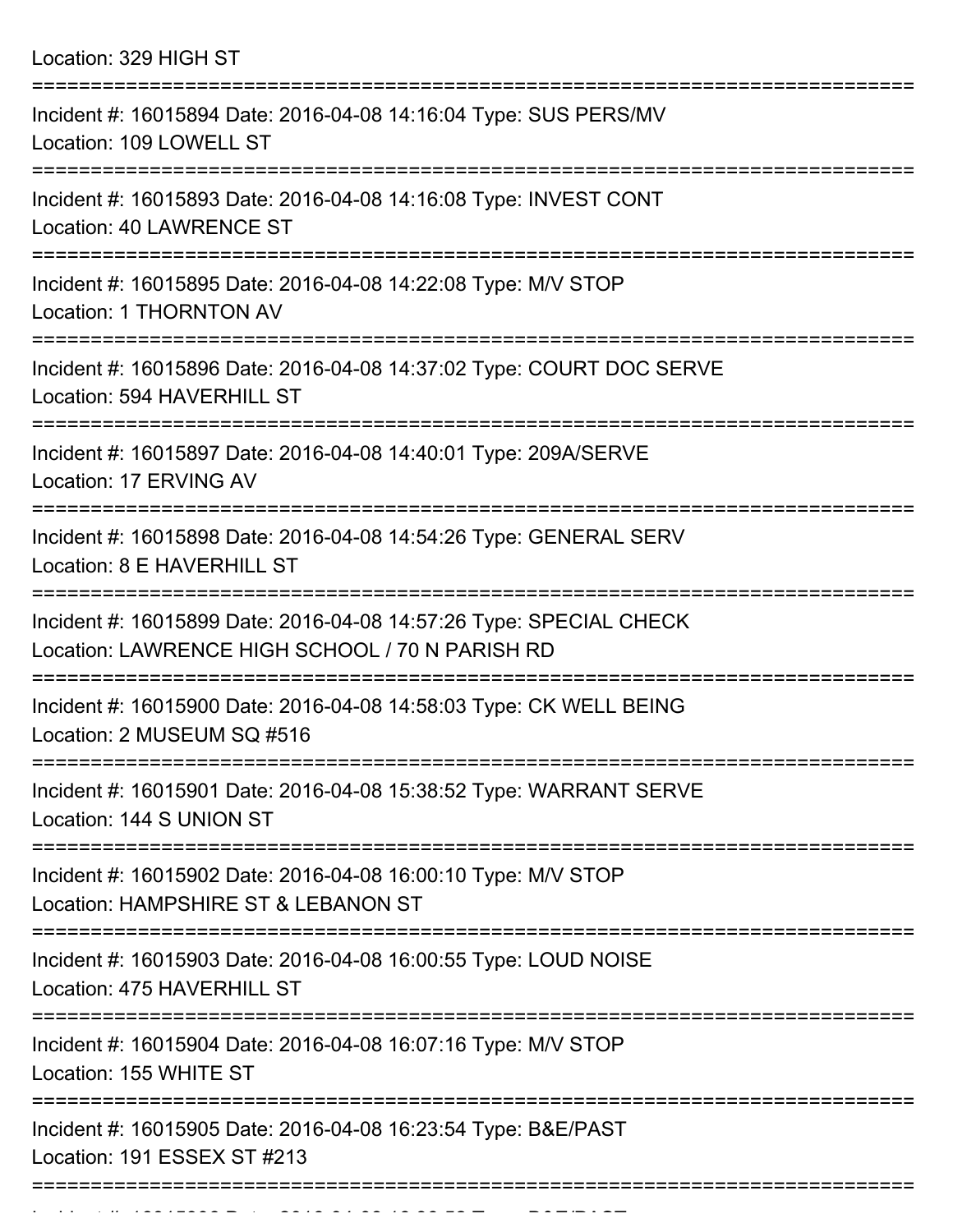Location: 198 ESSEX ST #213

| Incident #: 16015909 Date: 2016-04-08 16:39:29 Type: TOW OF M/V<br>Location: 25 HANCOCK ST                     |
|----------------------------------------------------------------------------------------------------------------|
| Incident #: 16015907 Date: 2016-04-08 16:40:24 Type: ALARM/BURG<br>Location: 696 HAVERHILL ST                  |
| Incident #: 16015908 Date: 2016-04-08 16:42:52 Type: M/V STOP<br>Location: HAMPSHIRE ST & MYRTLE ST            |
| Incident #: 16015911 Date: 2016-04-08 16:45:22 Type: GENERAL SERV<br>Location: 46 STAFFORD ST                  |
| Incident #: 16015910 Date: 2016-04-08 16:47:27 Type: DOMESTIC/PROG<br>Location: 197 MT VERNON ST #2ND FL RIGHT |
| Incident #: 16015912 Date: 2016-04-08 17:00:04 Type: UNKNOWN PROB<br>Location: 47A MYRTLE ST FL 3              |
| Incident #: 16015913 Date: 2016-04-08 17:16:29 Type: KEEP PEACE<br>Location: 24 LINDEN ST                      |
| Incident #: 16015914 Date: 2016-04-08 17:30:53 Type: M/V STOP<br>Location: FALLS BRIDGE / null                 |
| Incident #: 16015915 Date: 2016-04-08 17:32:52 Type: A&B PAST<br>Location: 120 BRADFORD ST                     |
| Incident #: 16015916 Date: 2016-04-08 17:38:54 Type: NOTIFICATION<br>Location: 175 BOXFORD ST                  |
| Incident #: 16015918 Date: 2016-04-08 17:41:10 Type: DOMESTIC/PROG<br>Location: 4 WARREN ST #4                 |
| Incident #: 16015917 Date: 2016-04-08 17:41:40 Type: M/V STOP<br>Location: BRADFORD ST & CONCORD ST            |
| Incident #: 16015919 Date: 2016-04-08 17:55:23 Type: SUS PERS/MV<br>Location: BERKELEY ST & JACKSON ST         |
|                                                                                                                |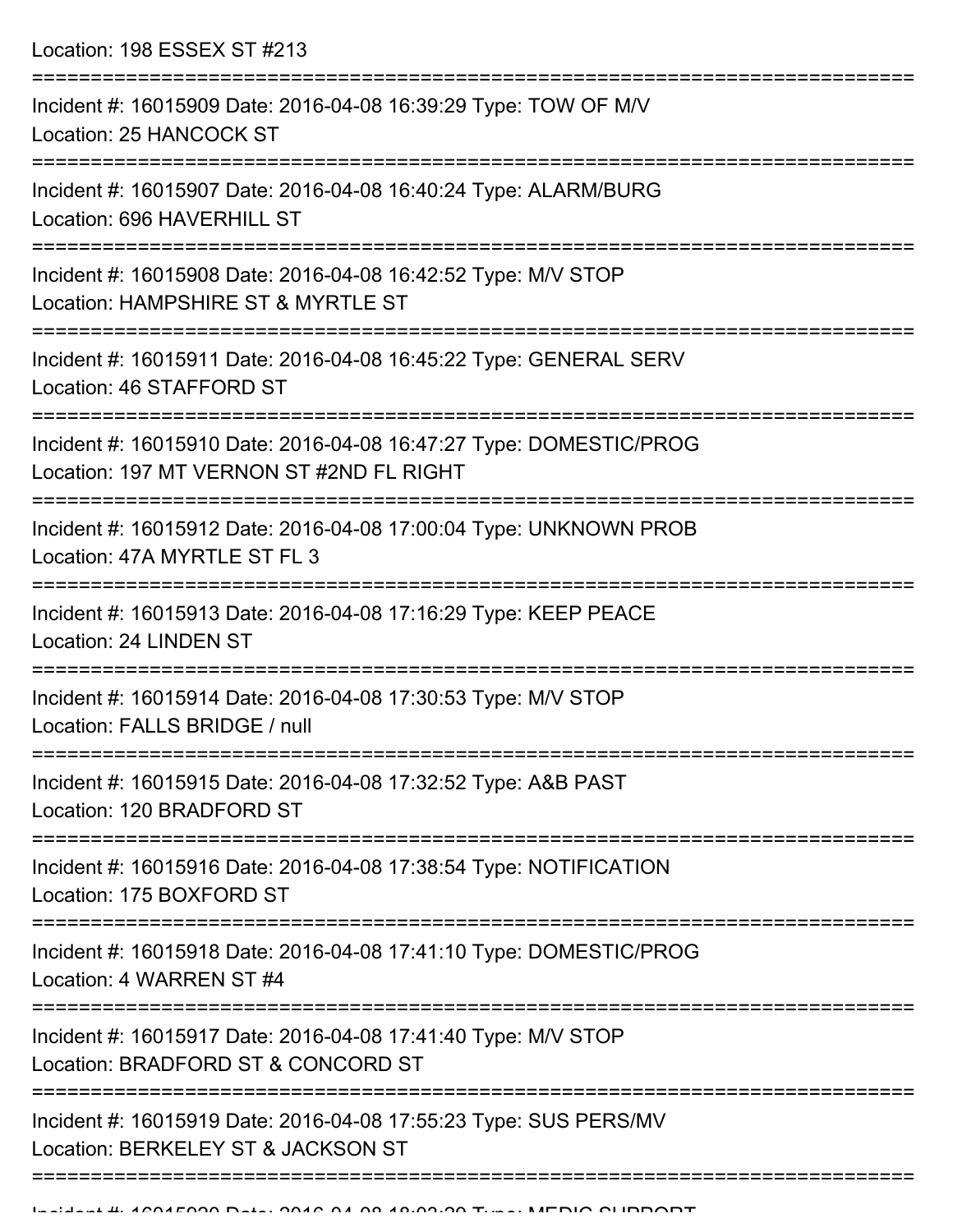Location: 144 EXCHANGE ST =========================================================================== Incident #: 16015921 Date: 2016-04-08 18:04:57 Type: MEDIC SUPPORT Location: 24 EXETER ST =========================================================================== Incident #: 16015922 Date: 2016-04-08 18:05:45 Type: M/V STOP Location: BODWELL ST & HANCOCK ST =========================================================================== Incident #: 16015923 Date: 2016-04-08 18:10:02 Type: WARRANT SERVE Location: BERKELEY ST & JACKSON ST =========================================================================== Incident #: 16015924 Date: 2016-04-08 18:12:23 Type: MEDIC SUPPORT Location: 480 HOWARD ST =========================================================================== Incident #: 16015925 Date: 2016-04-08 18:14:54 Type: THREATS Location: 204 OSGOOD ST =========================================================================== Incident #: 16015926 Date: 2016-04-08 18:52:17 Type: GENERAL SERV Location: 45 OAKWOOD AV =========================================================================== Incident #: 16015927 Date: 2016-04-08 19:07:13 Type: LARCENY/PAST Location: 348 BROADWAY =========================================================================== Incident #: 16015928 Date: 2016-04-08 19:10:22 Type: INVESTIGATION Location: 20 ALLSTON ST =========================================================================== Incident #: 16015929 Date: 2016-04-08 19:29:17 Type: DOMESTIC/PROG Location: 189 WEST ST =========================================================================== Incident #: 16015930 Date: 2016-04-08 19:38:01 Type: DRUG VIO Location: 11 MT VERNON CIR =========================================================================== Incident #: 16015931 Date: 2016-04-08 20:07:38 Type: M/V STOP Location: 93 BENNINGTON ST =========================================================================== Incident #: 16015932 Date: 2016-04-08 20:16:22 Type: NOISE ORD Location: 115 JACKSON ST FL 3 =========================================================================== Incident #: 16015933 Date: 2016-04-08 20:20:07 Type: M/V STOP Location: ELM ST & JACKSON ST ===========================================================================

Incident #: 16015934 Date: 2016-04-08 20:22:39 Type: MEDIC SUPPORT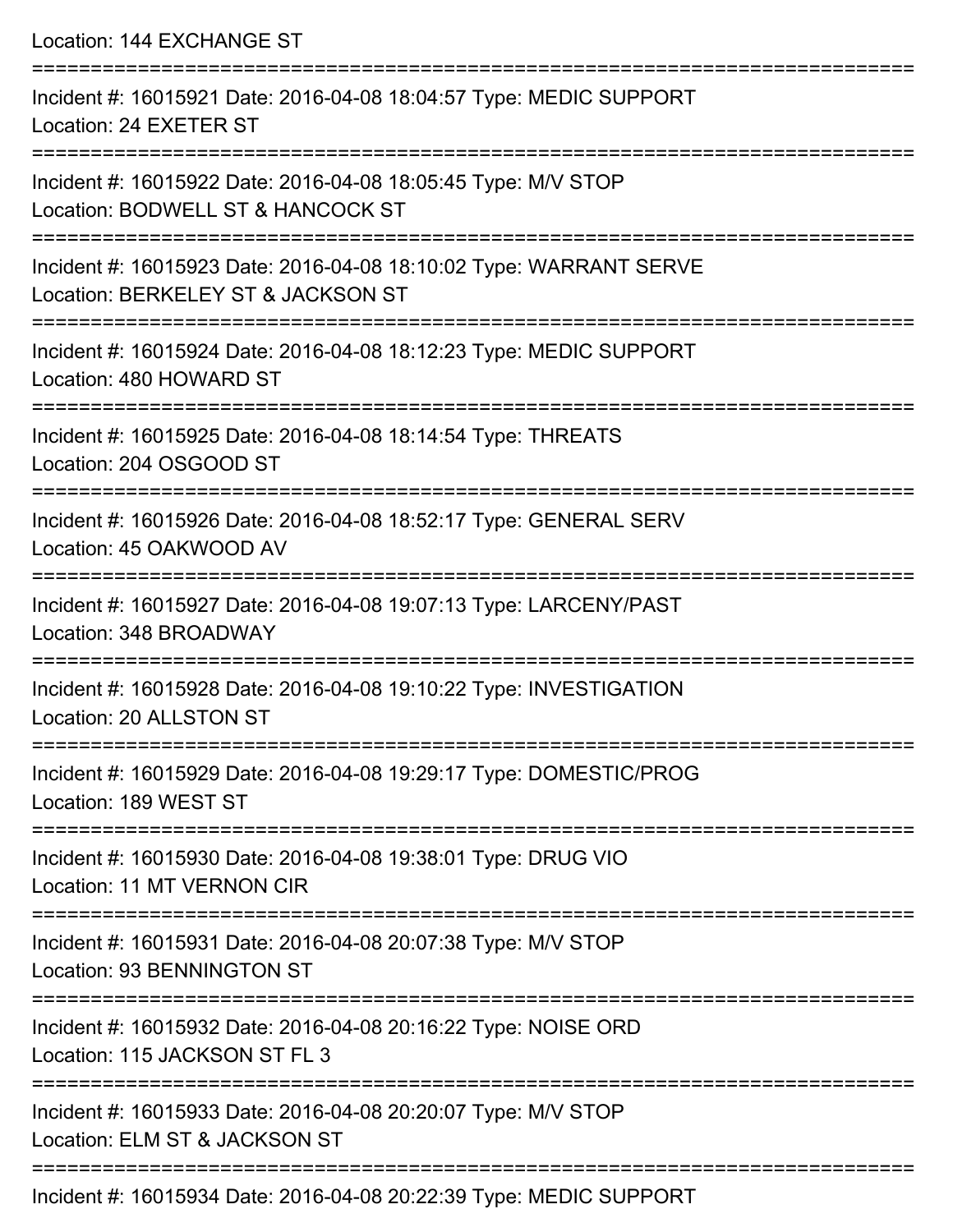| Incident #: 16015935 Date: 2016-04-08 20:25:12 Type: HARASSMENT<br>Location: WALK IN WALK IN / 81 CROSS ST                         |
|------------------------------------------------------------------------------------------------------------------------------------|
| Incident #: 16015936 Date: 2016-04-08 20:29:21 Type: ALARMS<br>Location: DUNKIN DONUTS / 123 LAWRENCE ST                           |
| Incident #: 16015937 Date: 2016-04-08 20:30:39 Type: ALARMS<br>Location: PORTUGUESE A SALAZAR CLUB / 2 SARATOGA ST                 |
| Incident #: 16015938 Date: 2016-04-08 20:41:37 Type: HIT & RUN M/V<br>Location: 305 S BROADWAY                                     |
| Incident #: 16015939 Date: 2016-04-08 20:43:56 Type: MEDIC SUPPORT<br><b>Location: 87 LEXINGTON ST</b>                             |
| Incident #: 16015940 Date: 2016-04-08 21:16:51 Type: VIO CITY ORD<br>Location: 8 E HAVERHILL ST                                    |
| Incident #: 16015941 Date: 2016-04-08 21:49:57 Type: ALARMS<br>Location: LAWRENCE FAMILY DEVELOPMENT / 355 HAVERHILL ST            |
| Incident #: 16015942 Date: 2016-04-08 22:23:59 Type: LOUD NOISE<br>Location: 88 GREENWOOD ST FL 2<br>============================= |
| Incident #: 16015943 Date: 2016-04-08 22:42:32 Type: M/V STOP<br>Location: ESSEX ST & FRANKLIN ST                                  |
| Incident #: 16015945 Date: 2016-04-08 22:44:19 Type: DRUG VIO<br>Location: 133 ESSEX ST #214                                       |
| Incident #: 16015944 Date: 2016-04-08 22:45:02 Type: M/V STOP<br>Location: S BROADWAY & SALEM ST                                   |
| Incident #: 16015946 Date: 2016-04-08 22:48:59 Type: M/V STOP<br>Location: BROADWAY & CROSS ST                                     |
| Incident #: 16015947 Date: 2016-04-08 22:51:30 Type: M/V STOP<br>Location: ESSEX ST & JACKSON ST                                   |
| ================================<br>Incident #: 16015948 Date: 2016-04-08 23:04:16 Type: DOMESTIC/PROG                             |